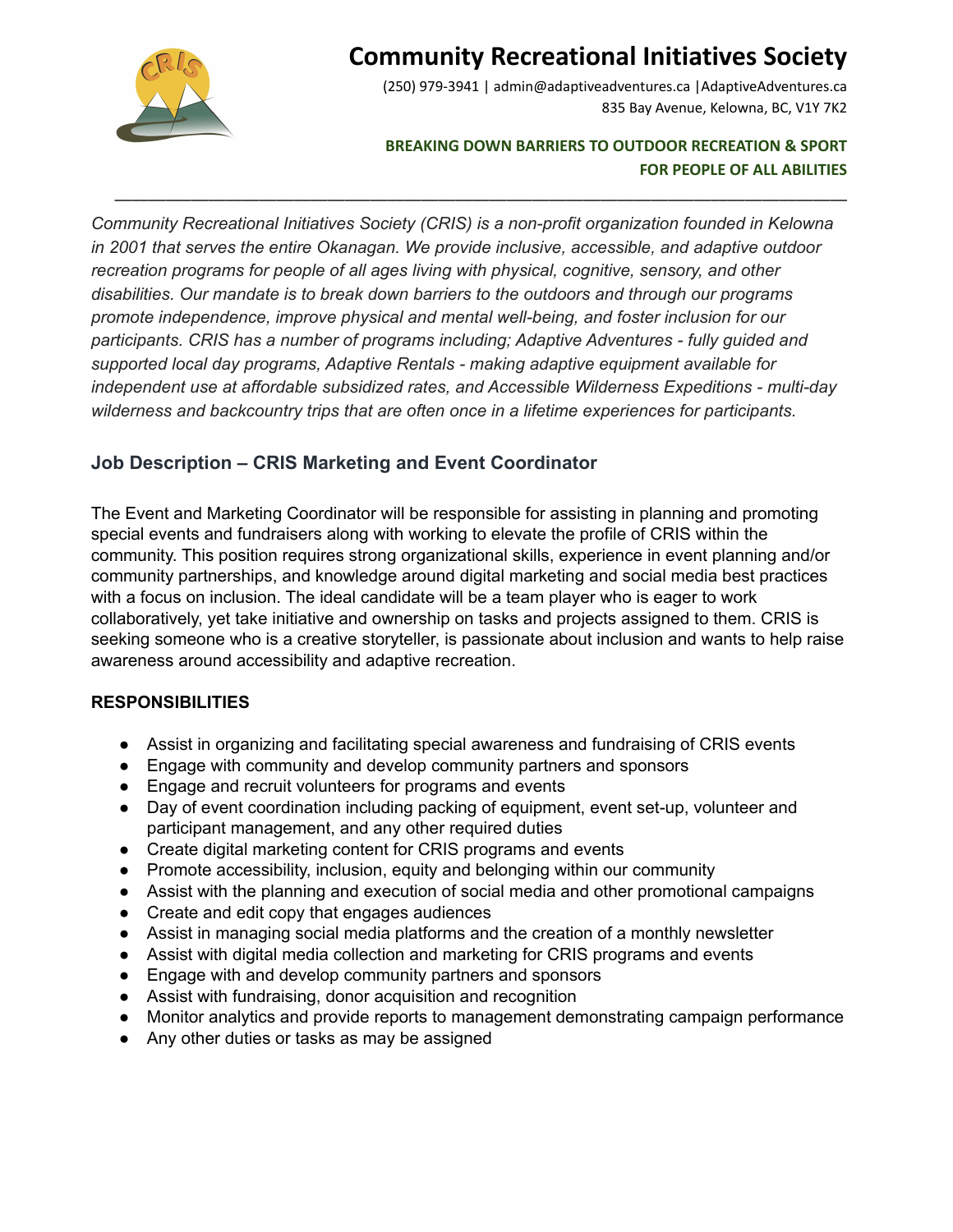

# **Community Recreational Initiatives Society**

(250) 979-3941 | admin@adaptiveadventures.ca |AdaptiveAdventures.ca 835 Bay Avenue, Kelowna, BC, V1Y 7K2

## **BREAKING DOWN BARRIERS TO OUTDOOR RECREATION & SPORT FOR PEOPLE OF ALL ABILITIES**

#### **REQUIRED SKILLS & QUALIFICATIONS**

- Work well individually as well as in a team environment
- Ability to take initiative, problem solve, and complete tasks without direct supervision according to guidelines and timelines

\_\_\_\_\_\_\_\_\_\_\_\_\_\_\_\_\_\_\_\_\_\_\_\_\_\_\_\_\_\_\_\_\_\_\_\_\_\_\_\_\_\_\_\_\_\_\_\_\_\_\_\_\_\_\_\_\_\_\_\_\_\_\_\_\_\_\_\_\_\_\_\_\_\_\_\_\_\_\_\_\_\_\_\_\_\_

- Excellent verbal and written communication skills
- Available for weekday, evening, and weekend shifts
- Class 5 (unrestricted) drivers license with a clean driving record
- Clean criminal record check

#### **DESIRED SKILLS & QUALIFICATIONS**

- Creativity, an eye for detail, and a strong visual aesthetic
- Experience using social media platforms and photo editing/design software including Facebook, Instagram, MailChimp, Canva, etc.
- Photography or videography skills

#### **WAGE:** \$18/ hour

**POSITION:** Short term contract (Canada Summer Jobs), Full time (35 hours per week) **START DATE:** May 30th, 2022 \*Dependent on confirmation and approval of funding **ELIGIBILITY:**

- Be between 15 and 30 years of age at the start of the employment; (Criteria of the Federal Government Youth Employment funding stream)
- Be Canadian citizens, permanent residents or persons to whom refugee protection has been conferred under the *Immigration and Refugee Protection Act;* and
- Be legally entitled to work in Canada under relevant provincial/territorial legislation and regulations

**EOE – Equal Opportunity Employer:** Senior Management has the ability to alter components of this job description to accommodate the successful candidate insofar as accessibility and/or inclusion and equity.

### **APPLICATIONS:**

[Submit application here](https://form.jotform.com/210665537828262) and please include the following as attachments:

- Complete resume **with three references**
- A **cover letter** explaining: (if applicable)
	- o Relevant outdoor work experience, skills, and qualifications
	- o Previous experience working with persons with disabilities
	- o Customer service skills and experience

### **Application deadline: Apr 29, 2022**

We thank all applicants for their interest and will only respond to complete applications.

Responses regarding the status of your application will be given within two weeks of submission.